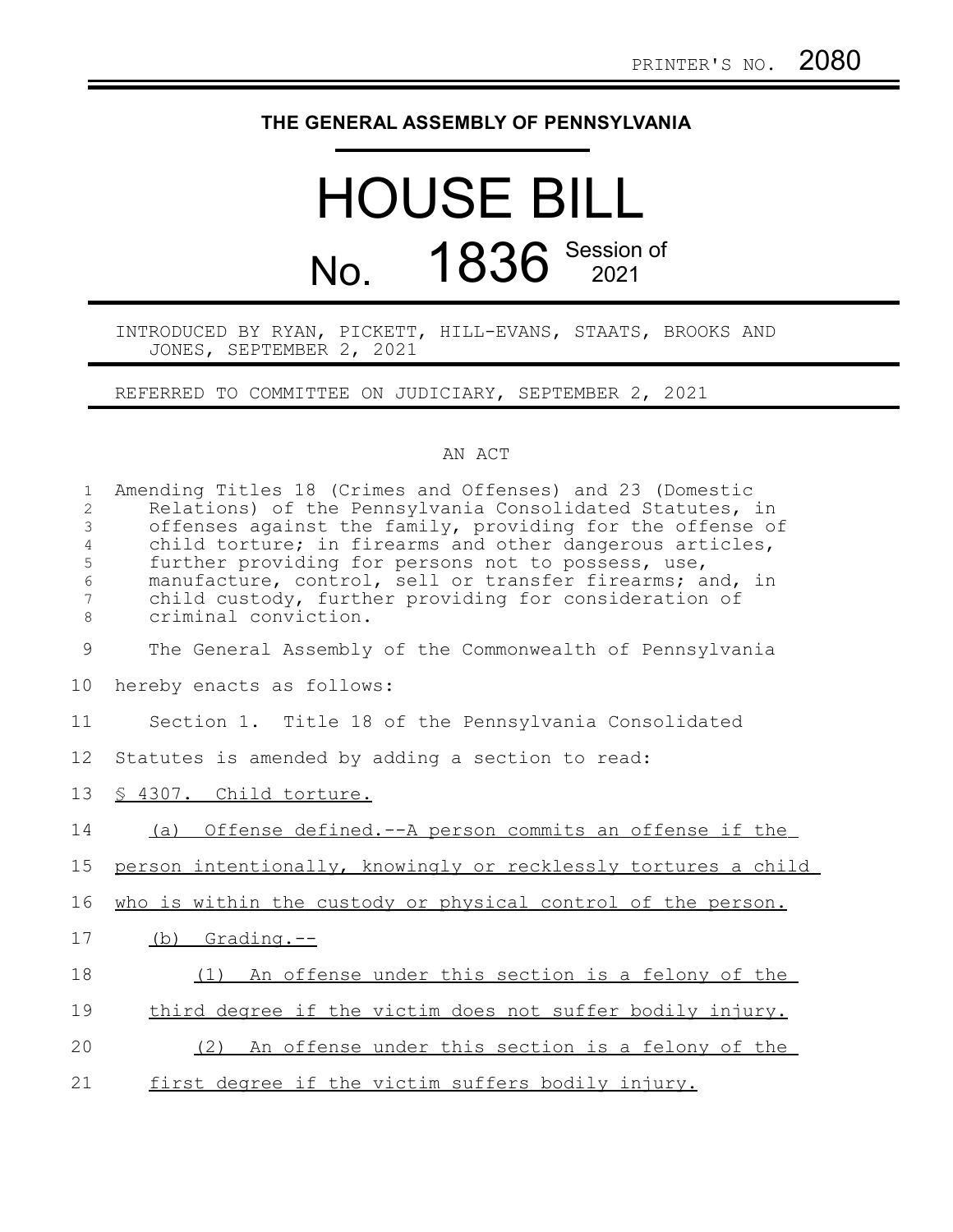| $\mathbf 1$  | Counseling.--A court shall consider ordering a person<br>(C)        |
|--------------|---------------------------------------------------------------------|
| $\mathbf{2}$ | convicted of an offense under this section to undergo               |
| 3            | counseling.                                                         |
| 4            | (d) Personal injury crime.--An offense under this section           |
| 5            | shall constitute a personal injury crime under the act of           |
| 6            | November 24, 1998 (P.L.882, No.111), known as the Crime Victims     |
| 7            | Act.                                                                |
| $8\,$        | (e) Definitions.--As used in this section, the following            |
| 9            | words and phrases shall have the meanings given to them in this     |
| 10           | subsection unless the context clearly indicates otherwise:          |
| 11           | <u>"Child." An individual who is under 18 years of age.</u>         |
| 12           | "Emotional distress." As defined in section 2709.1(f)               |
| 13           | (relating to stalking).                                             |
| 14           | "Period of time." More than a single 48-hour period.                |
| 15           | "Person." Any individual, including a parent or quardian of         |
| 16           | <u>a child.</u>                                                     |
| 17           | <u>"Sexual abuse or exploitation." As defined in 23 Pa.C.S. §</u>   |
| 18           | 6303(a) (relating to definitions).                                  |
| 19           | <u>"Torture." A course of conduct against a child that includes</u> |
| 20           | at least one of the following acts or substantially similar         |
| 21           | acts:                                                               |
| 22           | (1) Breaking, severing or severely impairing a limb of              |
| 23           | the child.                                                          |
| 24           | Inflicting severe and prolonged pain from striking,<br>(2)          |
| 25           | burning or cutting the child.                                       |
| 26           | Causing or allowing a grossly unreasonable period of<br>(3)         |
| 27           | time where the child is deprived of food or water.                  |
| 28           | Knowingly restraining the child so as to interfere<br>(4)           |
| 29           | substantially with the child's liberty in a grossly                 |
| 30           | unreasonable manner that serves no legitimate parental              |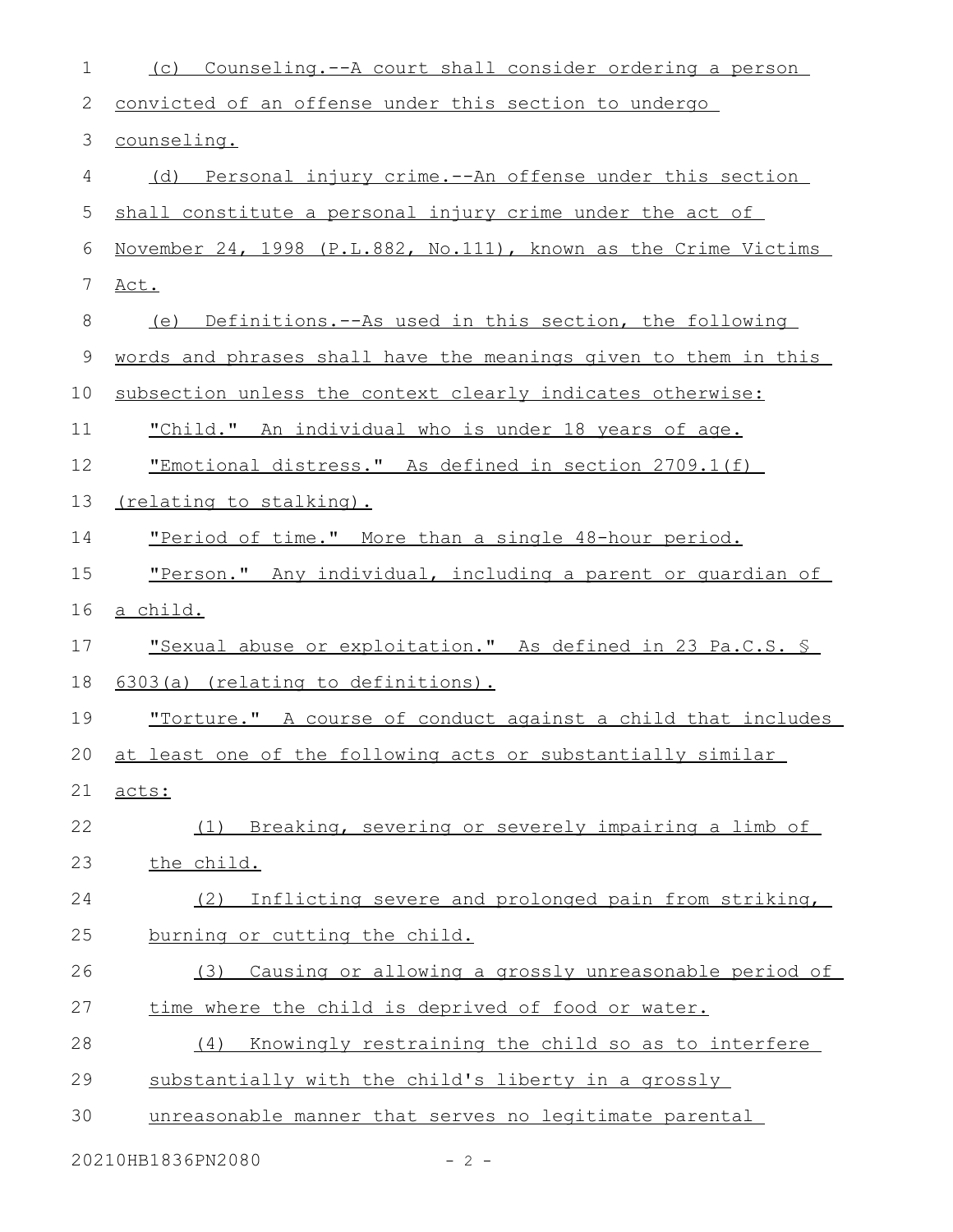purpose. 1

| $\mathbf{2}$ | (5)<br>Forcing the child to remain in an area that is not        |
|--------------|------------------------------------------------------------------|
| 3            | suitable for habitation, such as areas where urine or feces      |
| 4            | are actively present.                                            |
| 5            | (6)<br>Subjecting the child to extreme temperatures without      |
| 6            | adequate clothing.                                               |
| 7            | Forcing excessive and unnecessary time periods of<br>(7)         |
| $8\,$        | exercise or other physical acts as a form of punishment          |
| $\mathsf 9$  | against the child.                                               |
| 10           | Engaging in the sexual abuse or exploitation of the<br>(8)       |
| 11           | child or allowing or participating in the sexual abuse or        |
| 12           | exploitation of the child by another person.                     |
| 13           | Repeatedly intimidating or humiliating the child for<br>(9)      |
| 14           | the purpose of causing significant emotional distress.           |
| 15           | Terrorizing or threatening death or harm to the<br>(10)          |
| 16           | child, a loved one of the child or a pet or loved object of      |
| 17           | the child for the purpose of causing significant emotional       |
| 18           | distress.                                                        |
| 19           | (11) Restricting basic and necessary bodily functions            |
| 20           | needed for the personal hygiene of the child.                    |
| 21           | (12) Engaging in conduct that places the child at risk           |
| 22           | of serious bodily injury.                                        |
| 23           | Section 2. Section 6105(b) of Title 18 is amended to read:       |
| 24           | \$ 6105. Persons not to possess, use, manufacture, control, sell |
| 25           | or transfer firearms.                                            |
| 26           | $\star$ $\star$ $\star$                                          |
| 27           | Enumerated offenses.--The following offenses shall apply<br>(b)  |
| 28           | to subsection (a):                                               |
| 29           | Section 908 (relating to prohibited offensive weapons).          |
| 30           | Section 911 (relating to corrupt organizations).                 |
|              |                                                                  |

20210HB1836PN2080 - 3 -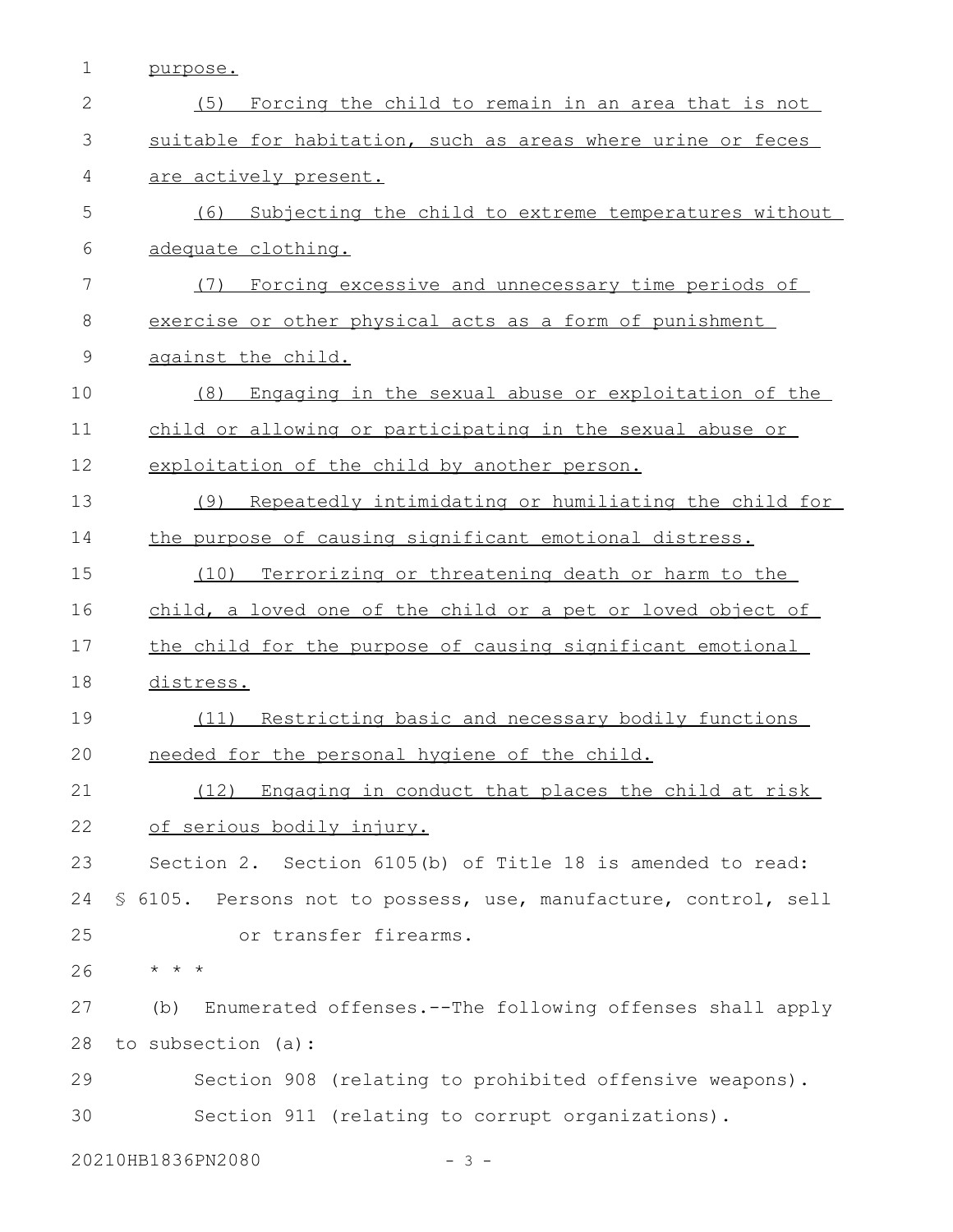Section 912 (relating to possession of weapon on school property). Section 2502 (relating to murder). Section 2503 (relating to voluntary manslaughter). Section 2504 (relating to involuntary manslaughter) if the offense is based on the reckless use of a firearm. Section 2702 (relating to aggravated assault). Section 2703 (relating to assault by prisoner). Section 2704 (relating to assault by life prisoner). Section 2709.1 (relating to stalking). Section 2716 (relating to weapons of mass destruction). Section 2901 (relating to kidnapping). Section 2902 (relating to unlawful restraint). Section 2910 (relating to luring a child into a motor vehicle or structure). Section 3121 (relating to rape). Section 3123 (relating to involuntary deviate sexual intercourse). Section 3125 (relating to aggravated indecent assault). Section 3301 (relating to arson and related offenses). Section 3302 (relating to causing or risking catastrophe). Section 3502 (relating to burglary). Section 3503 (relating to criminal trespass) if the offense is graded a felony of the second degree or higher. Section 3701 (relating to robbery). Section 3702 (relating to robbery of motor vehicle). Section 3921 (relating to theft by unlawful taking or disposition) upon conviction of the second felony offense. Section 3923 (relating to theft by extortion) when the 1 2 3 4 5 6 7 8 9 10 11 12 13 14 15 16 17 18 19 20 21 22 23 24 25 26 27 28 29 30

20210HB1836PN2080 - 4 -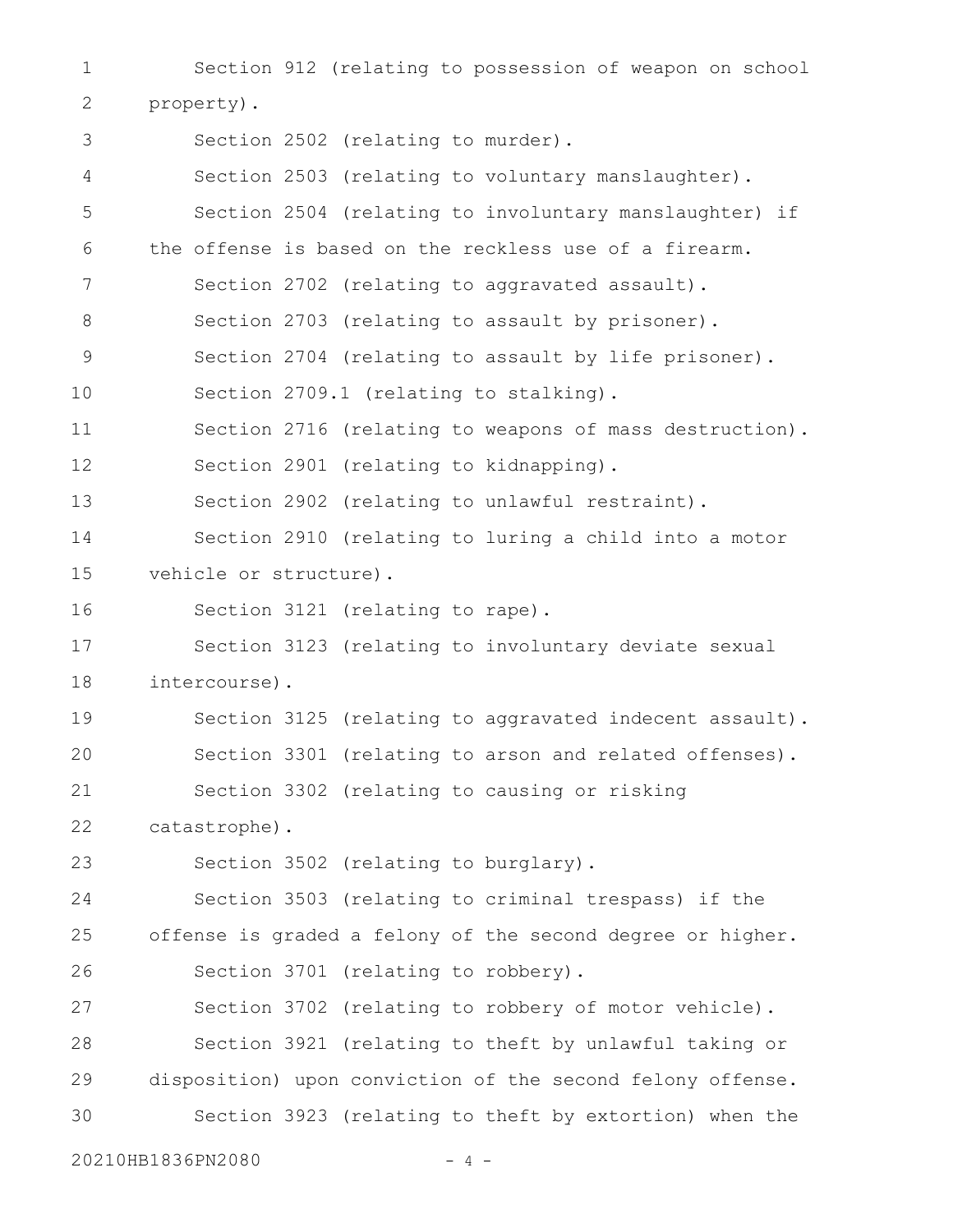offense is accompanied by threats of violence. Section 3925 (relating to receiving stolen property) upon conviction of the second felony offense. Section 4307 (relating to child torture). Section 4906 (relating to false reports to law enforcement authorities) if the fictitious report involved the theft of a firearm as provided in section  $4906(c)(2)$ . Section 4912 (relating to impersonating a public servant) if the person is impersonating a law enforcement officer. Section 4952 (relating to intimidation of witnesses or victims). Section 4953 (relating to retaliation against witness, victim or party). Section 5121 (relating to escape). Section 5122 (relating to weapons or implements for escape). Section 5501(3) (relating to riot). Section 5515 (relating to prohibiting of paramilitary training). Section 5516 (relating to facsimile weapons of mass destruction). Section 6110.1 (relating to possession of firearm by minor). Section 6301 (relating to corruption of minors). Section 6302 (relating to sale or lease of weapons and explosives). Any offense equivalent to any of the above-enumerated offenses under the prior laws of this Commonwealth or any offense equivalent to any of the above-enumerated offenses under the statutes of any other state or of the United 1 2 3 4 5 6 7 8 9 10 11 12 13 14 15 16 17 18 19 20 21 22 23 24 25 26 27 28 29 30

20210HB1836PN2080 - 5 -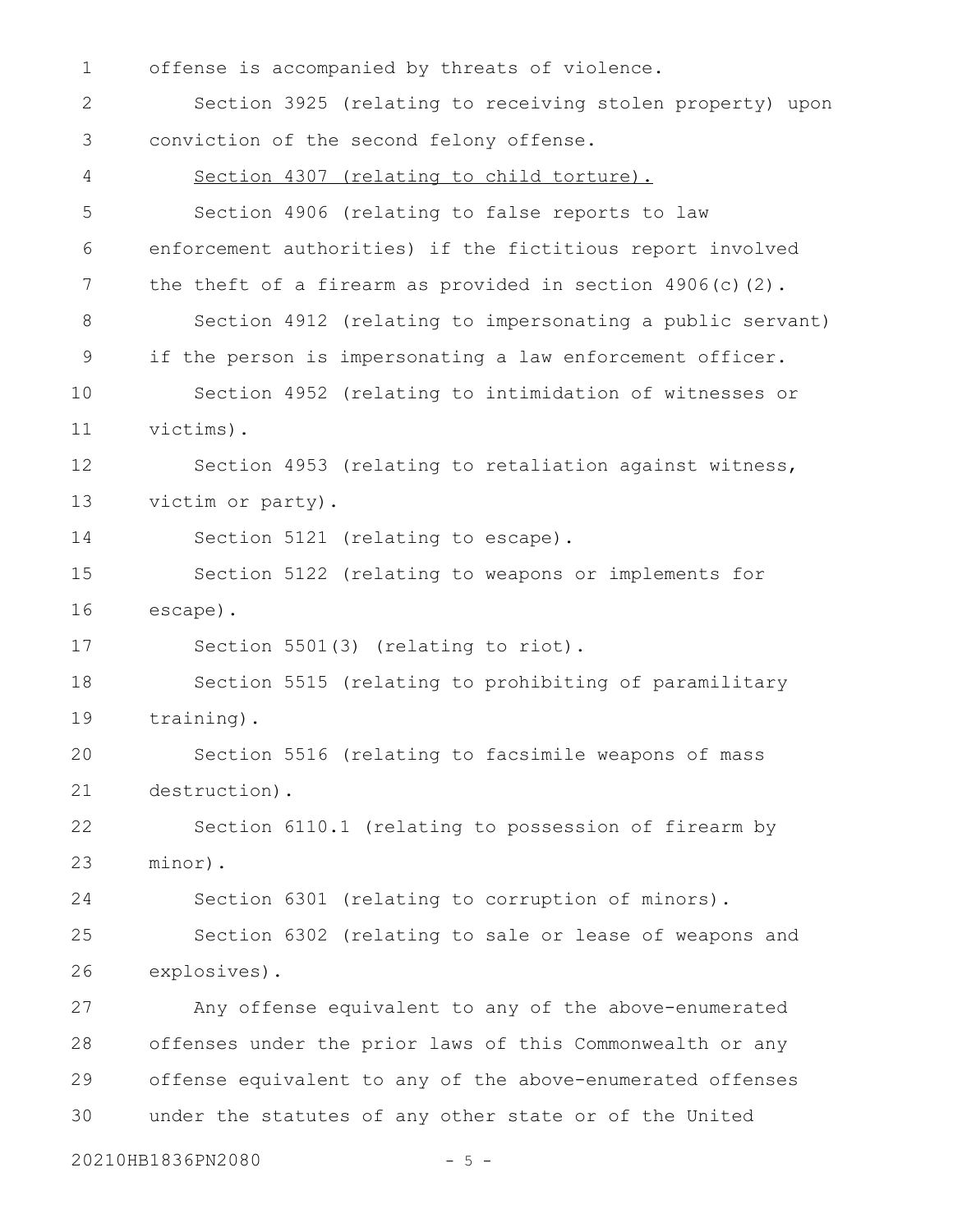States. 1

\* \* \* 2

Section 3. Section 5329(a) of Title 23, amended June 30, 2021 (P.L.197, No.38), is amended to read: 3 4

§ 5329. Consideration of criminal conviction. 5

(a) Offenses.--Where a party seeks any form of custody, the court shall consider whether that party or member of that party's household has been convicted of or has pleaded guilty or no contest to any of the offenses in this section or an offense in another jurisdiction substantially equivalent to any of the offenses in this section. The court shall consider such conduct and determine that the party does not pose a threat of harm to the child before making any order of custody to that party when considering the following offenses: 6 7 8 9 10 11 12 13 14

18 Pa.C.S. Ch. 25 (relating to criminal homicide). 15

18 Pa.C.S. § 2702 (relating to aggravated assault). 16

18 Pa.C.S. § 2706 (relating to terroristic threats). 17

18 Pa.C.S. § 2709.1 (relating to stalking). 18

18 Pa.C.S. § 2718 (relating to strangulation). 19

18 Pa.C.S. § 2901 (relating to kidnapping). 20

18 Pa.C.S. § 2902 (relating to unlawful restraint). 21

18 Pa.C.S. § 2903 (relating to false imprisonment). 22

18 Pa.C.S. § 2910 (relating to luring a child into a motor vehicle or structure). 23 24

18 Pa.C.S. Ch. 30 (relating to human trafficking). 25

18 Pa.C.S. § 3121 (relating to rape). 26

18 Pa.C.S. § 3122.1 (relating to statutory sexual assault). 18 Pa.C.S. § 3123 (relating to involuntary deviate sexual intercourse). 27 28 29

18 Pa.C.S. § 3124.1 (relating to sexual assault). 30

20210HB1836PN2080 - 6 -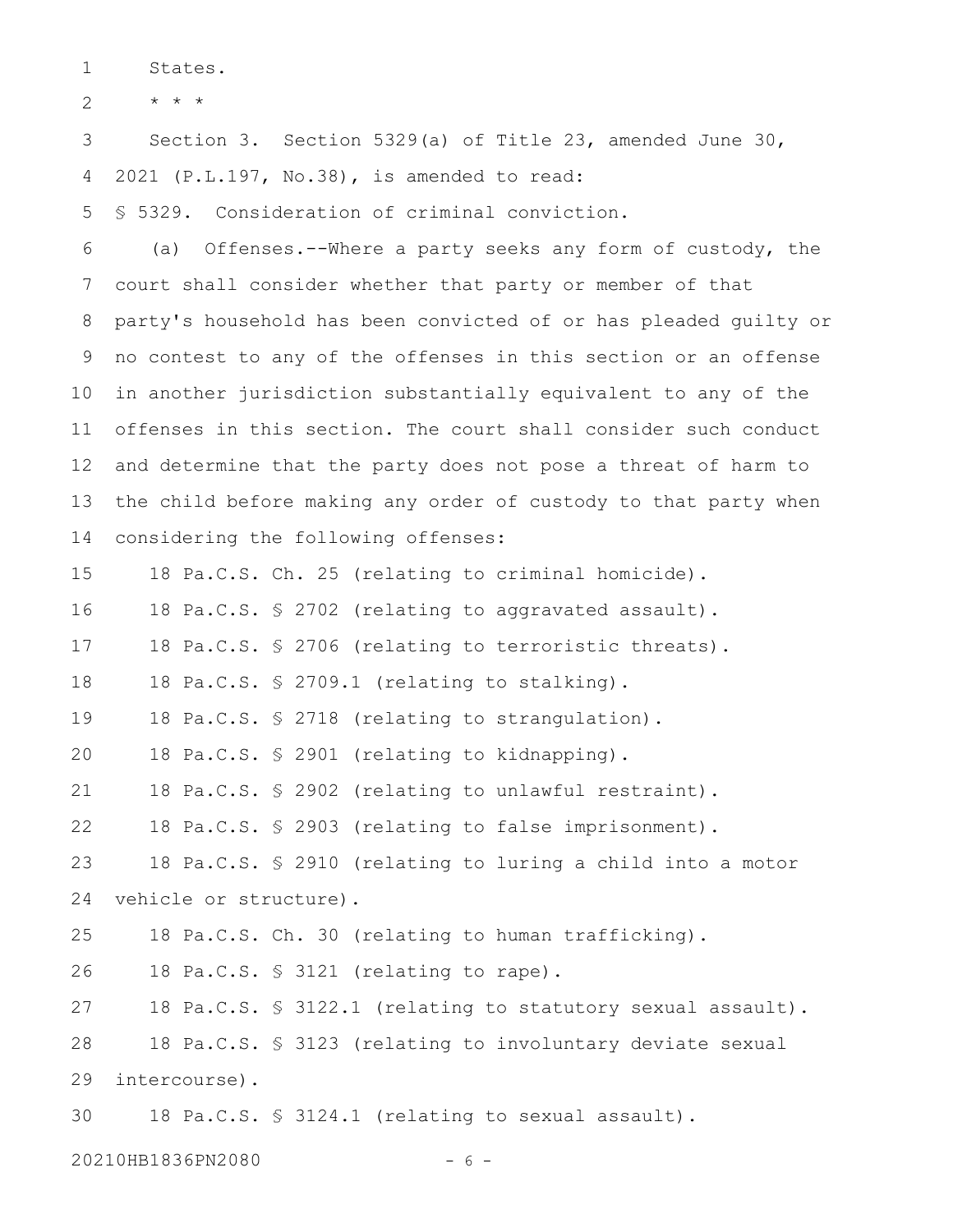18 Pa.C.S. § 3125 (relating to aggravated indecent assault). 18 Pa.C.S. § 3126 (relating to indecent assault). 18 Pa.C.S. § 3127 (relating to indecent exposure). 18 Pa.C.S. § 3129 (relating to sexual intercourse with animal). 18 Pa.C.S. § 3130 (relating to conduct relating to sex offenders). 18 Pa.C.S. § 3301 (relating to arson and related offenses). 18 Pa.C.S. § 4302 (relating to incest). 18 Pa.C.S. § 4303 (relating to concealing death of child). 18 Pa.C.S. § 4304 (relating to endangering welfare of children). 18 Pa.C.S. § 4305 (relating to dealing in infant children). 18 Pa.C.S. § 4307 (relating to child torture). 18 Pa.C.S. § 5902(b) or (b.1) (relating to prostitution and related offenses). 18 Pa.C.S. § 5903(c) or (d) (relating to obscene and other sexual materials and performances). 18 Pa.C.S. § 6301 (relating to corruption of minors). 18 Pa.C.S. § 6312 (relating to sexual abuse of children). 18 Pa.C.S. § 6318 (relating to unlawful contact with minor). 18 Pa.C.S. § 6320 (relating to sexual exploitation of children). Section 6114 (relating to contempt for violation of order or agreement). The former 75 Pa.C.S. § 3731 (relating to driving under influence of alcohol or controlled substance). 75 Pa.C.S. Ch. 38 (relating to driving after imbibing alcohol or utilizing drugs). Section 13(a)(1) of the act of April 14, 1972 (P.L.233, 20210HB1836PN2080 - 7 - 1 2 3 4 5 6 7 8 9 10 11 12 13 14 15 16 17 18 19 20 21 22 23 24 25 26 27 28 29 30